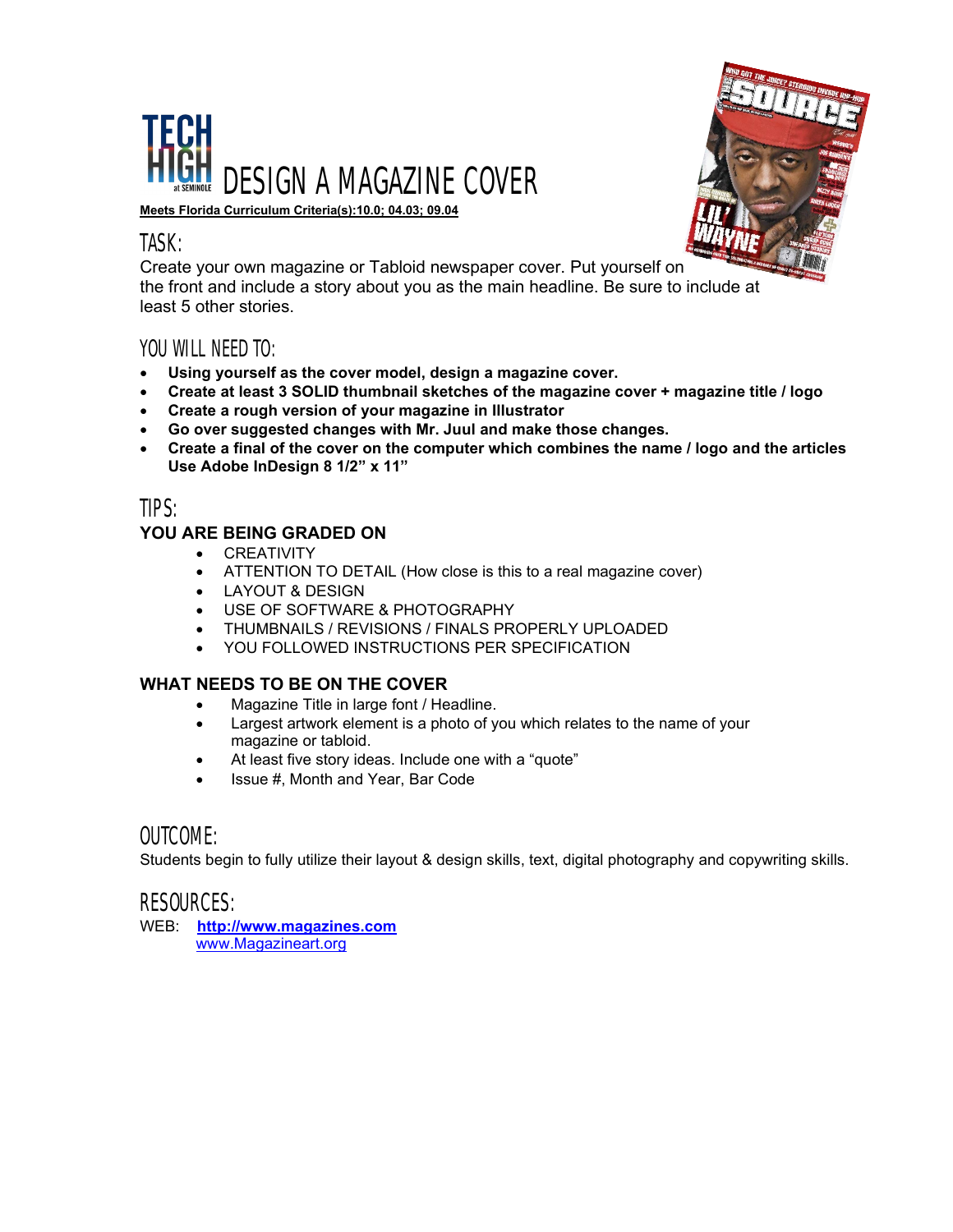## YOU WILL NEED TO  $#$  1:

Take a look at as many magazine or tabloid covers as you can.

- 1. Look through every resource available to you in class. Visit a bookstore, library or grocery store and research some covers you like.
- 2. What similarities do you notice about all of the different covers?

# YOU WILL NEED TO  $# 2$ :

### IDEAS: Think about what kind of magazine you would like to create

- 1. Music? Hobbies? Fashion? Food? Celebrity Entertainment?
- 2. For tabloid, what will the headline about you be? What about the other headline stories? Remember that most tabloids make a living off sensational (and sometimes untrue) stories.

# YOU WILL NEED TO  $# 3$ :

### Create at least 3 thumbnails of your cover idea (1 pts)

- 1. Using newsprint, create 3 solid color thumbnails of the magazine cover. Remember, we're
- looking for an ideal layout of the magazine name, headlines, etc. You want to balance the page.
- 2. Use greeking for text and pictures / artwork. Lights and darks.

# YOU WILL NEED TO  $\#$  4:

### Create the look of your magazine name

1. What will the title of your magazine look like? What style font? Colors?

# YOU WILL NEED TO  $# 5$ :

### Create your full-size layout on the computer (2 pts)

- 1. Make a full-size layout of your final. Choose your fonts. Place your artwork and text. Use digital photography of yourself as the cover model. Try out more color combinations.
- 2. You need to include: ISSUE #, MONTH AND YEAR OF RELEASE, BAR CODE in WHITE BOX about 2" x 2". Copy one off the net.
- 3. Photos should be modified in Photoshop and placed into InDesign
- 4. Go over your initial layout with Mr. Juul

# YOU WILL NEED TO  $\#$  6:

### Create a Final. (2 pts)

- 1. Create a final whose size is  $8\frac{1}{2}$ " x 11"
- 2. Make sure any changes suggestions requested have been made.
- 3. Print your final
- 4. Place you name and block on the back in the lower left corner.
- 5. Turn in your thumbnails.
- 6. Upload the final to Focus as a .ID file.